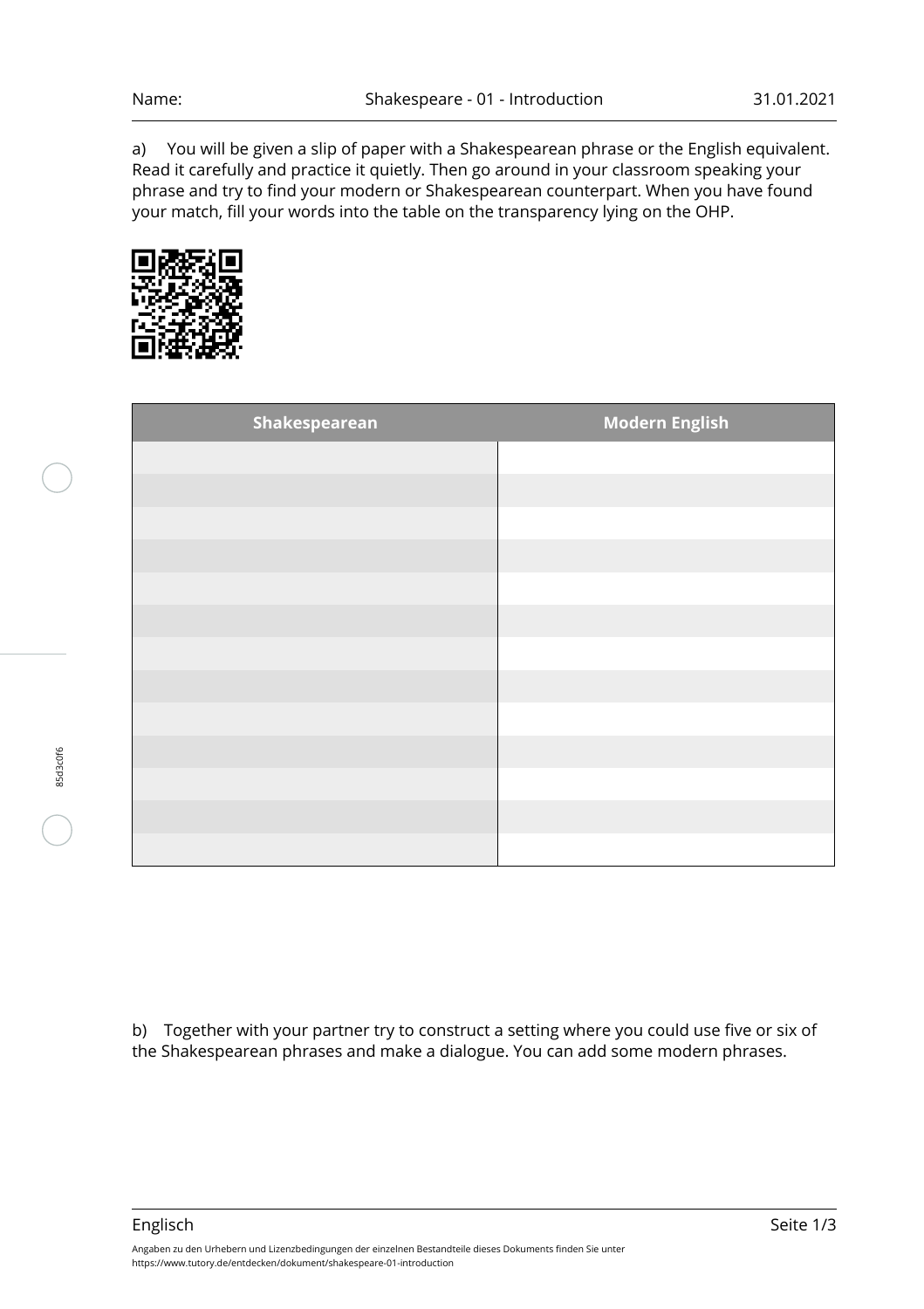**YouTube-**

## 1)2. Listen to the following so<mark>ng.<sub>B</sub>illNa More</mark>issing words.

Provided to YouTube by Universal Music Group Sigh No More · Mumford & Sons Sigh No More ℗ 2009 Mumford & Sons, Under exclusive license to Universal ...

**Video** Link: [https://youtu.be/vukBBGE2U4w](https://www.youtube-nocookie.com/embed/vukBBGE2U4w)

| Serve _______________ love me and mend<br>This is not the end<br>Live unbruised we are<br>And I'm sorry<br>I'm sorry<br>Sigh no more, no more<br>One ______________ in sea, one on shore<br>My heart was never pure<br>you know me<br>you know me<br>And _______________ is a giddy thing<br>Oh man is a giddy thing<br>Oh man is a giddy thing<br>Oh man is a giddy thing<br>dismay or enslave you,<br>It will set you ____________<br>Be more like the man<br>you were made to be.<br>There is ______________________ a design, | Sigh no more, ladies, sigh no more,<br>Men were deceivers ever:<br>One foot in sea, and one on shore,<br>To one thing constant never.<br>Then sigh not so,<br>But let them go,<br>And be you blithe and bonny,<br>Converting all your sounds of woe<br>Into Hey nonny, nonny.<br>Sing no more ditties, sing no more<br>Of dumps so dull and heavy;<br>The fraud of men was ever so,<br>Since summer first was leavy.<br>Then sigh not so,<br>But let them go,<br>And be you blith and bonny,<br>Converting all your sounds of woe<br>Into Hey nonny, nonny. |
|-----------------------------------------------------------------------------------------------------------------------------------------------------------------------------------------------------------------------------------------------------------------------------------------------------------------------------------------------------------------------------------------------------------------------------------------------------------------------------------------------------------------------------------|-------------------------------------------------------------------------------------------------------------------------------------------------------------------------------------------------------------------------------------------------------------------------------------------------------------------------------------------------------------------------------------------------------------------------------------------------------------------------------------------------------------------------------------------------------------|
| An alignment to cry,<br>At my heart you see,<br>The beauty of love<br>as it was made to be                                                                                                                                                                                                                                                                                                                                                                                                                                        | William Shakespeare                                                                                                                                                                                                                                                                                                                                                                                                                                                                                                                                         |
| Mumford & Sons                                                                                                                                                                                                                                                                                                                                                                                                                                                                                                                    |                                                                                                                                                                                                                                                                                                                                                                                                                                                                                                                                                             |

2 Compare the two Songs. In which situation does the speaker find himself.

- 3 Find examples from today or the recent past, where Shakespeare has been used, or he has been referenced.
- 4 Give a personal comment on the question: What point is there in studying a dramatist who lived 400 years ago?

85d3c0f6